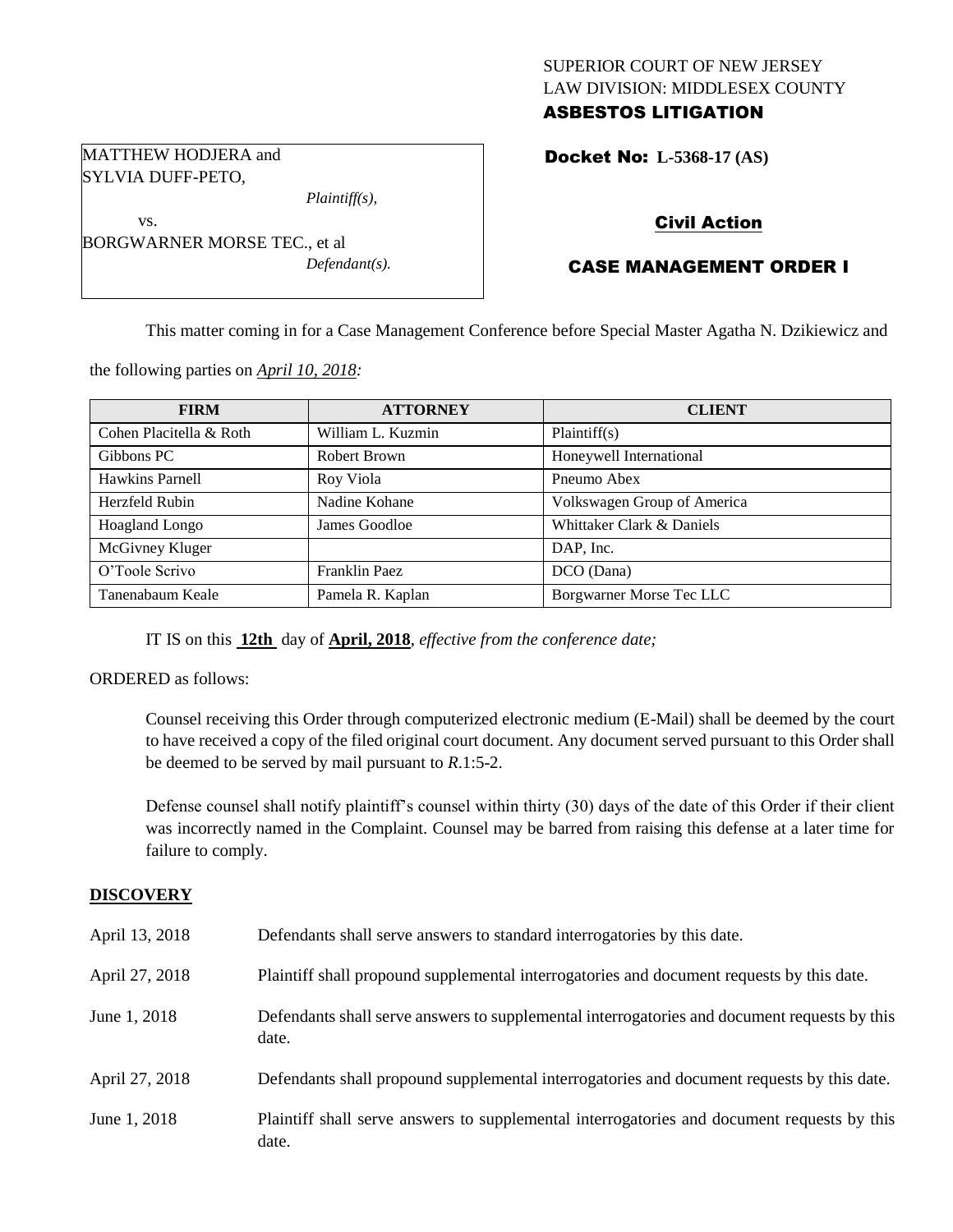- July 16, 2018 Fact discovery, including depositions, shall be completed by this date. Plaintiff's counsel shall contact the Special Master within one week of this deadline if all fact discovery is not completed.
- July 16, 2018 Depositions of corporate representatives shall be completed by this date.

## **EARLY SETTLEMENT**

July 20, 2018 Settlement demands shall be served on all counsel and the Special Master by this date.

#### **SUMMARY JUDGMENT MOTION PRACTICE**

- July 20, 2018 Plaintiff's counsel shall advise, in writing, of intent not to oppose motions by this date.
- August 3, 2018 Summary judgment motions shall be filed no later than this date.
- August 31, 2018 Last return date for summary judgment motions.

### **MEDICAL DEFENSE**

- April 16, 2018 Plaintiff shall serve executed medical authorizations by this date.
- July 16, 2018 Plaintiff shall serve medical expert reports by this date.
- September 28, 2018 Defendants shall identify its medical experts and serve medical reports, if any, by this date. In addition, defendants shall notify plaintiff's counsel (as well as all counsel of record) of a joinder in an expert medical defense by this date.

### **LIABILITY EXPERT REPORTS**

- July 16, 2018 Plaintiff shall identify its liability experts and serve liability expert reports or a certified expert statement by this date or waive any opportunity to rely on liability expert testimony.
- September 28, 2018 Defendants shall identify its liability experts and serve liability expert reports, if any, by this date or waive any opportunity to rely on liability expert testimony.

### **ECONOMIST EXPERT REPORTS**

- July 16, 2018 Plaintiff shall identify its expert economists and serve expert economist report(s), if any, by this date or waive any opportunity to rely on economic expert testimony.
- September 28, 2018 Defendants shall identify its expert economists and serve expert economist report(s), if any, by this date or waive any opportunity to rely on economic expert testimony.

#### **EXPERT DEPOSITIONS**

October 26, 2018 Expert depositions shall be completed by this date. To the extent that plaintiff and defendant generic experts have been deposed before, the parties seeking that deposition in this case must file an application before the Special Master and demonstrate the necessity for that deposition. To the extent possible, documents requested in a deposition notice directed to an expert shall be produced three days in advance of the expert deposition. The expert shall not be required to produce documents that are readily accessible in the public domain.

 $\_$  ,  $\_$  ,  $\_$  ,  $\_$  ,  $\_$  ,  $\_$  ,  $\_$  ,  $\_$  ,  $\_$  ,  $\_$  ,  $\_$  ,  $\_$  ,  $\_$  ,  $\_$  ,  $\_$  ,  $\_$  ,  $\_$  ,  $\_$  ,  $\_$  ,  $\_$  ,  $\_$  ,  $\_$  ,  $\_$  ,  $\_$  ,  $\_$  ,  $\_$  ,  $\_$  ,  $\_$  ,  $\_$  ,  $\_$  ,  $\_$  ,  $\_$  ,  $\_$  ,  $\_$  ,  $\_$  ,  $\_$  ,  $\_$  ,